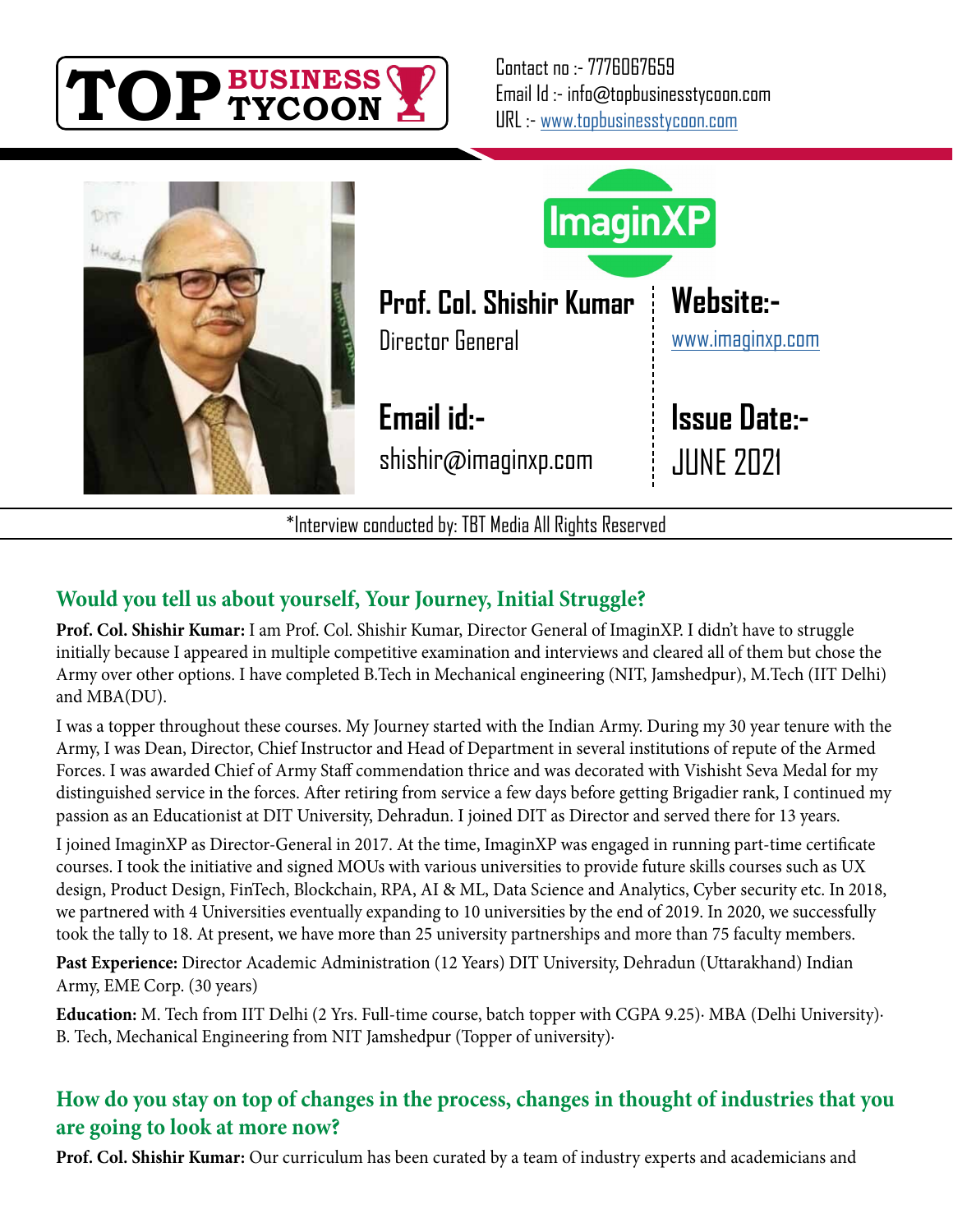# **ImaginXP**

imparts skilling through the Learning by doing approach. Our in-house content team of 12 experts updates it in a continuous mode and conveys the same to various universities. Our master classes are run twice a month by subject matter experts in the corporate sector from throughout the world. We have signed MOUs with 1250 Corporate subject matter experts and our hired faculty members of 75 professional come from renowned institutions like IIT, NID, NIFT and other reputed organizations. We provide a mandatory six-month paid internship to every student with a stipend ranging from 30-35K per month (before pandemic) and 15-20K (during the pandemic). Our curriculum focus is 70% on skill development and 30% on the theory which ensures that most interns get subsequently hired by the companies.

We also provide Live project under the mentorship of industry leaders of India and abroad. 40% of the classes are online and we prepare students with mock interview, soft skills training and help in the preparation of a portfolio. Passouts from our future skill training have been recruited in leading companies in a salary bracket of 10-12 lakhs per annum. Our robust platform runs these courses online since February 2020 and equips the students with 21st-century skills making our student the best fit for the industry.

We have a jury based evaluation system comprising experts from Corporate and Academics. Through these initiatives, we are able to bridge the lacuna in the educational system and stay on top by meeting industry requirements.

### **What incident had most influenced your career choice?**

**Prof. Col. Shishir Kumar:** While I was Director of DIT University, I found many students with outstanding performance in examination unable to clear the campus selection process despite a stellar performance in clearing exams but don't have employability skills. It was a difficult role to pacify those students who were crying and approaching me for help and sympathy. The fact that many students with good marks don't have employability skills wasn't easy for them to digest. I authored a book entitled "Sorry, you aren't employable build a mindset for employment".

The theme of the book is a way to inculcate employable skillsets in students and create a mindset for getting employed. Those incidents influenced me to take the present role at ImaginXP where our focus is on skill development and employability skills. A large proportion of our graduates don't have employability skills as they are lacking soft skills & hard skills and are unable to apply the concepts they have studied. Teaching and mentoring has always been a passion for me. Unless the youth aren't skilled, the nation won't be in a position to reap the demographic dividend of a young country.

# **What/Who Inspires Imagin XPtoprovide the platform for certified courses & other UX services? How is it going for you (The Business)?**

**Prof. Col. Shishir Kumar:** ImaginXP is an Ed-Tech company running university partnered and embedded courses at 25 universities. We were engaged in the process of developing our own platform but the pandemic forced us to expedite the process of development. Since last February 2020, we are conducting all the courses at universities and certificate courses effectively on our platform. We conduct live virtual classes (synchronous mode) so that students can clarify their doubts by asking questions to the faculty members.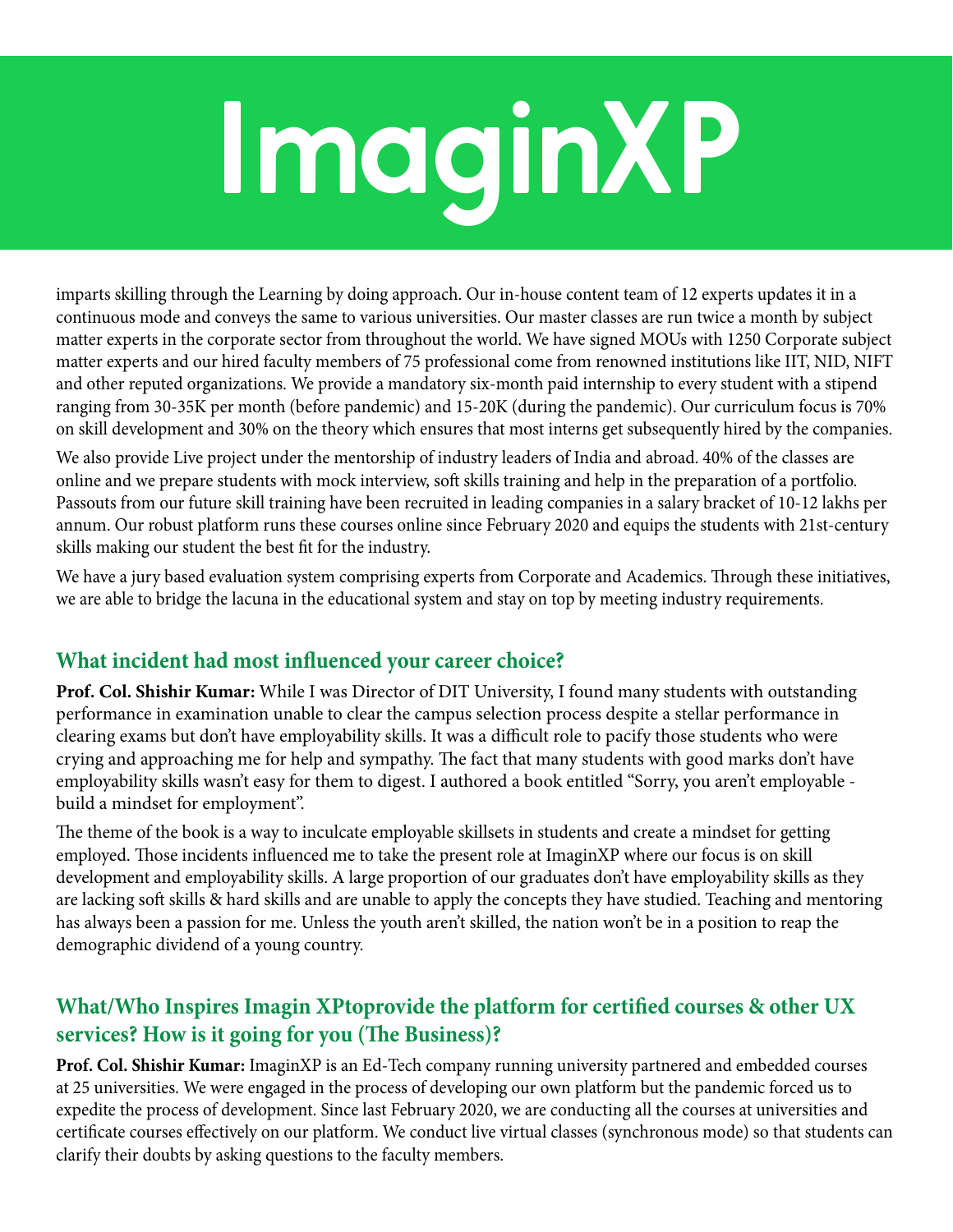There is the provision of recording the lecture which is given to the students so that they can refer as per their need. Even an online jury is being conducted for the students. Many Corporate coaches from India and abroad are imparting knowledge to the students through our platform. The platform also enables us to train students in soft skills, mock interview and challenges. Continuous mentoring and counseling of students are also done through our platform.

#### **What kind of support did you need when you started ImaginXP?**

**Prof. Col. Shishir Kumar:** ImaginXP is founded by Mr Shashank Shwet(my son) and some of his colleagues. Initial fund was raised by family members and the company was co-located with our other company Fortune Cookie UX Solutions which was acquired by Ernst and Young (EY) and subsequently, ImaginXP started functioning independently. We designed our certificate courses in the area of UX design, Design Thinking, Wire framing and various other skills in consultation with corporate experts in the relevant discipline. We received generous support from friends, family members, corporate experts and educationist who not only inspired us but also guided us in curating the industry-relevant curricula.

## **What are your views on today's industry scenario? What is your strategy to reach new people?**

**Prof. Col. Shishir Kumar:** With respect to today's industry scenario, we believe that Indian Corporate is underinvested in emerging technologies. While digital transformation is the buzzword in industry circles, factors like upskilling and data security are on the backburner. A robust digitalization strategy should include Upskilling of human resources and cyber security professionals to keep the system safe. We are reaching out to the student community by launching the Virtual Education Counselling Mela 2021 and a large number of students are actively participating in it. In addition, we also do one-to-one video counselling for our prospects. We have a team of BDA's (Business Development Associates) who are counselling the leads generated by the marketing team who are using social media like Facebook, Instagram and WhatsApp to source the leads. We also get leads from Shiksha and other sources.

# **How does ImaginXPwork on making mankind better? & what can be expected from ImaginXPin in the upcoming years?**

**Prof. Col. Shishir Kumar:** ImaginXP works towards making mankind better by imparting future skills to professionals and bringing change in the life of youths. A large number of employment opportunities exist in the space with very little expertise available in the job market. ImaginXP is filling the gap and making students industry-ready and plans to expand the scope and number of courses in the upcoming years. We expect to tie up with more than 60 universities in the long term and also plan to set up a high-end design institution. Skilled people are an asset to the nation and also get a better salary which raises income levels and overall standard of living. ImaginXP by developing a huge pool of skilled human resources is helping India towards the mission of Atmanirbhar Bharat and contributing towards the \$5 trillion economy.

#### **How do you keep up with the latest technology/resources advances?**

**Prof. Col. Shishir Kumar:** We at ImaginXP are at the forefront of keeping our faculty abreast of the latest developments in technology. Our faculty comprising 75 experts attends seminars and workshops to constantly be ahead of the curve. We utilize various digital and print medium to keep updated on the latest research and development in the best universities across the world. We obtain information from research magazines and newspapers. We also ensure that the best corporate subject matter experts from across the world take classes of our students through an online platform and thus continually improves the quality of delivery and this process enhances the knowledge of our regular faculty members regarding the latest developments in the field.

With advances in crypto currencies, Block chain technology has gained momentum while digital transformation will